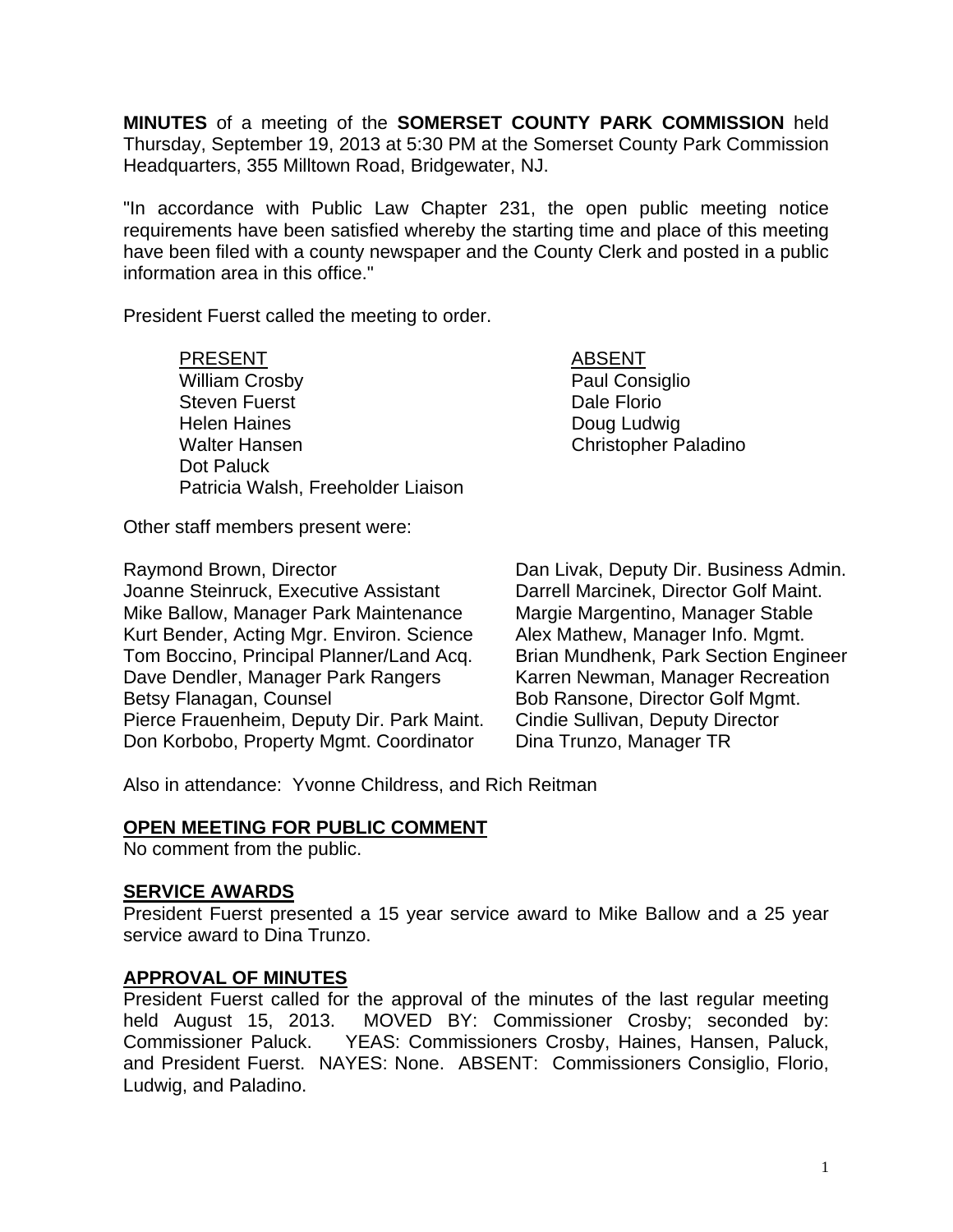# **APPROVAL OF BILLS FOR PAYMENT**

# **Resolution R13-068 – Payment of Claims**

Resolution authorizing payment of bills for \$924,927.15 comprising of check numbers 240477-240501, 241038-241057, 243073-243092, 240684-240735, 240972-241037, 241273-241334, 242366-242412, and 242911-242985. MOVED BY: Commissioner Crosby; seconded by: Commissioner Hansen. YEAS: Commissioners Crosby, Haines, Hansen, Paluck, and President Fuerst. NAYES: None. ABSENT: Commissioners Consiglio, Florio, Ludwig, and Paladino.

# **DIRECTOR'S REPORT**

Director Brown submitted a report for the months of July and August 2013.

Ray reported that one year ago when the former Skillman Village became a County owned park property, Girl Scout Troop 236 from Montgomery expressed an interest in working with the Park Commission by assisting in the cleaning of the site. A meeting was held and it was decided that a beautification / restoration of the site's cemetery would be a good project for the Troop to work on while earning its Silver Award. The cemetery was in severe deterioration and the Girl Scout Troop worked with Tom Boccino on a project Master Plan. The Somerset County Park Foundation donated \$5,000.00 to be used toward the restoration of the cemetery. The Girl Scout Troop has not only cleaned the cemetery but repaired headstones, installed new signage, and developed a listing of those buried in the cemetery. Ray thanked Jenna Devchand, Sophia Sharpless, and Claire Decker for the tremendous job they did for Skillman Park and reminded the Commission of the need to recognize the history of the newest county park.

## **Resolution R13-069 – Appreciation of Girl Scout Troop 236**

Resolution recognizes Girl Scout Troop 236 for their clearing the cemetery in Skillman Park of overgrown vegetation, repairing headstones, installing new signage, fencing, landscaping, and a detailed listing of those interred at the cemetery. MOVED BY: President Fuerst; seconded by: Commissioner Crosby. YEAS: Commissioners Crosby, Haines, Hansen, Paluck, and President Fuerst. NAYES: None. ABSENT: Commissioners Consiglio, Florio, Ludwig, and Paladino.

## **COMMISSIONER CORRESPONDENCE**

- 1. Letter of thanks from Freeholder Director Palmer for the excellent job with the 4H Fair.
- 2. Thank you note from members of the 4H thanking the Park Commission for the hard work and services given at the 4H Fair.
- 3. Letter of thanks from the New Jersey State Golf Association for hosting the qualifying round of the ninth New Jersey State Golf Association Men's Public Links Championship in June. Special thanks to Mike Havay, his staff, Darrell Marcinek, Ed Highland, and the entire golf maintenance staff.
- 4. Letter from Bernards Township requesting the use of parcels of land at Lord Stirling for its deer management program for 2013-2014.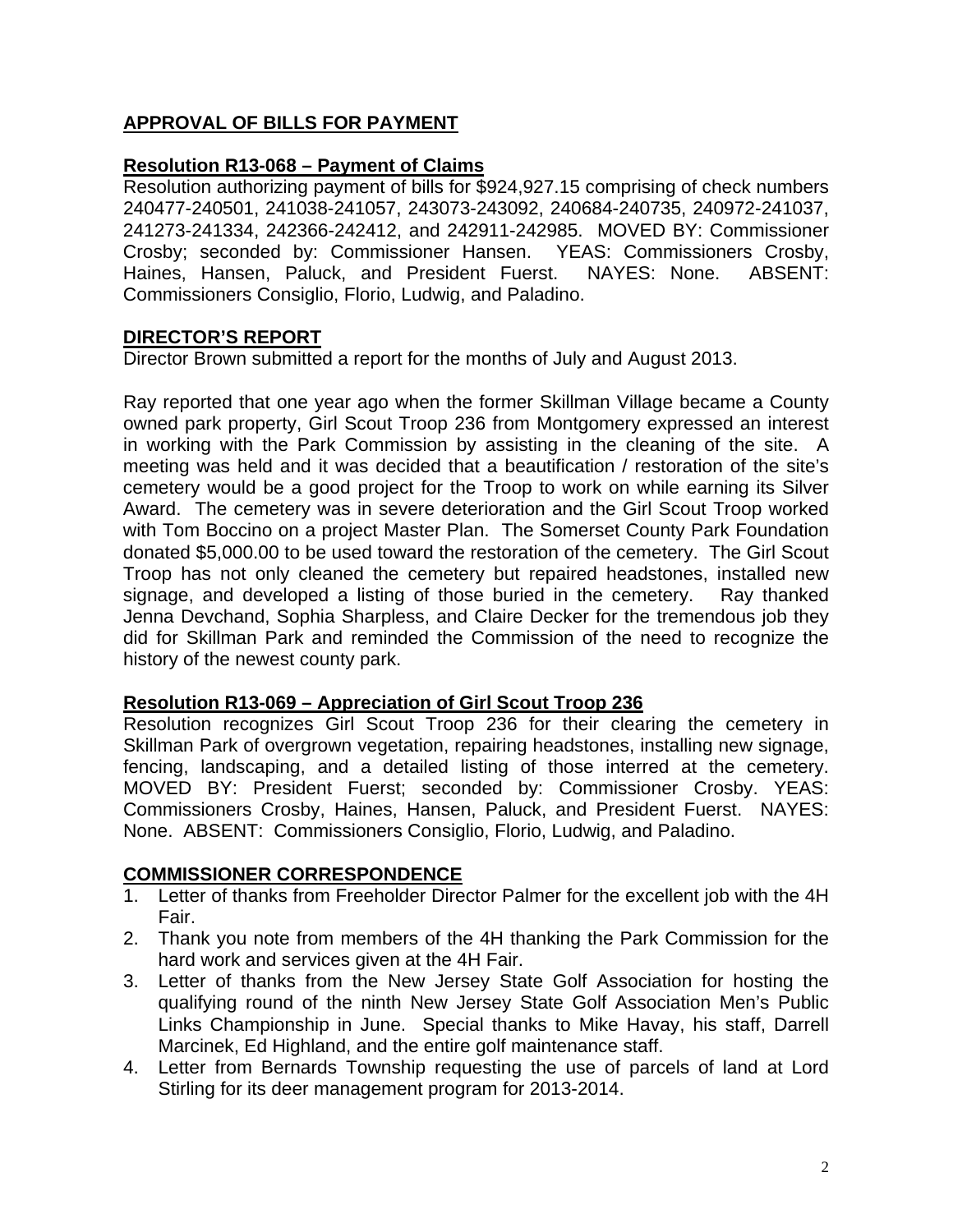- 5. Letter from the New Jersey Water Supply Authority regarding the 2014 Proposed Rate Adjustments for the sale of water.
- 6. Certificate of Appreciation from "Just Two Eagle Scouts" for the South Branch/Raritan River Clean-Up Project which the Park Commission assisted with, as well as local Scout Troops, environmental clubs, and high school Honor Societies.

## **CONSENT AGENDA**

# **RESOLUTIONS**

The following resolutions/minutes were MOVED BY: Commissioner Hansen; seconded by: Commissioner Crosby. YEAS: Commissioners Crosby, Haines, Hansen, Paluck, and President Fuerst. NAYES: None. ABSENT: Commissioners Consiglio, Florio, Ludwig, and Paladino.

#### **Resolution R13-070 – Award of Contract for Animal Feed and Supplements, Option A: Hay**

Resolution awards a second year of a two-year contract to Middle Valley Farms for alfalfa hay at \$370.00 per ton, alfalfa/grass hay at \$370.00 per ton, and Timothy hay at \$360.00 per ton. The cost is not to exceed \$131,250.00.

#### **Resolution R13-071 – Award of Contract for Animal Feed and Supplements, Option B: Grain and Feed and C: Supplements**

Resolution awards a second year of a two-year contract to Bohonyi Corporation D/B/A New Egypt Agway. The cost is not to exceed \$19,091.00.

#### **Resolution R13-072 – Award of State Contract for Purchase of Dodge Grand Caravan**

Resolution awards a state contract to Hertrich Fleet Services for purchase of one (1) 2014 Dodge Caravan for use by the Therapeutic Recreation Department. The cost is not to exceed \$20,637.50.

#### **Resolution R13-073 – Award of Contract for Active Golf Software System Maintenance**

Resolution awards a contract to Active Network for the point of sale, inventory, and tee time programs. The cost is not to exceed \$16,250.00.

## **Resolution R13-074 – Award of Contract for Golf Shop Resale of Merchandise**

Resolution awards a contract to CS&DL Marketing, LLC for accessory items.

#### **Resolution R13-075 – Award of Somerset County Co-Op Contract for Purchase of John Deere Diesel Riding Greens Triplex Mower**

Resolution awards a contract to Finch Services, Inc. The cost is not to exceed \$44,070.00.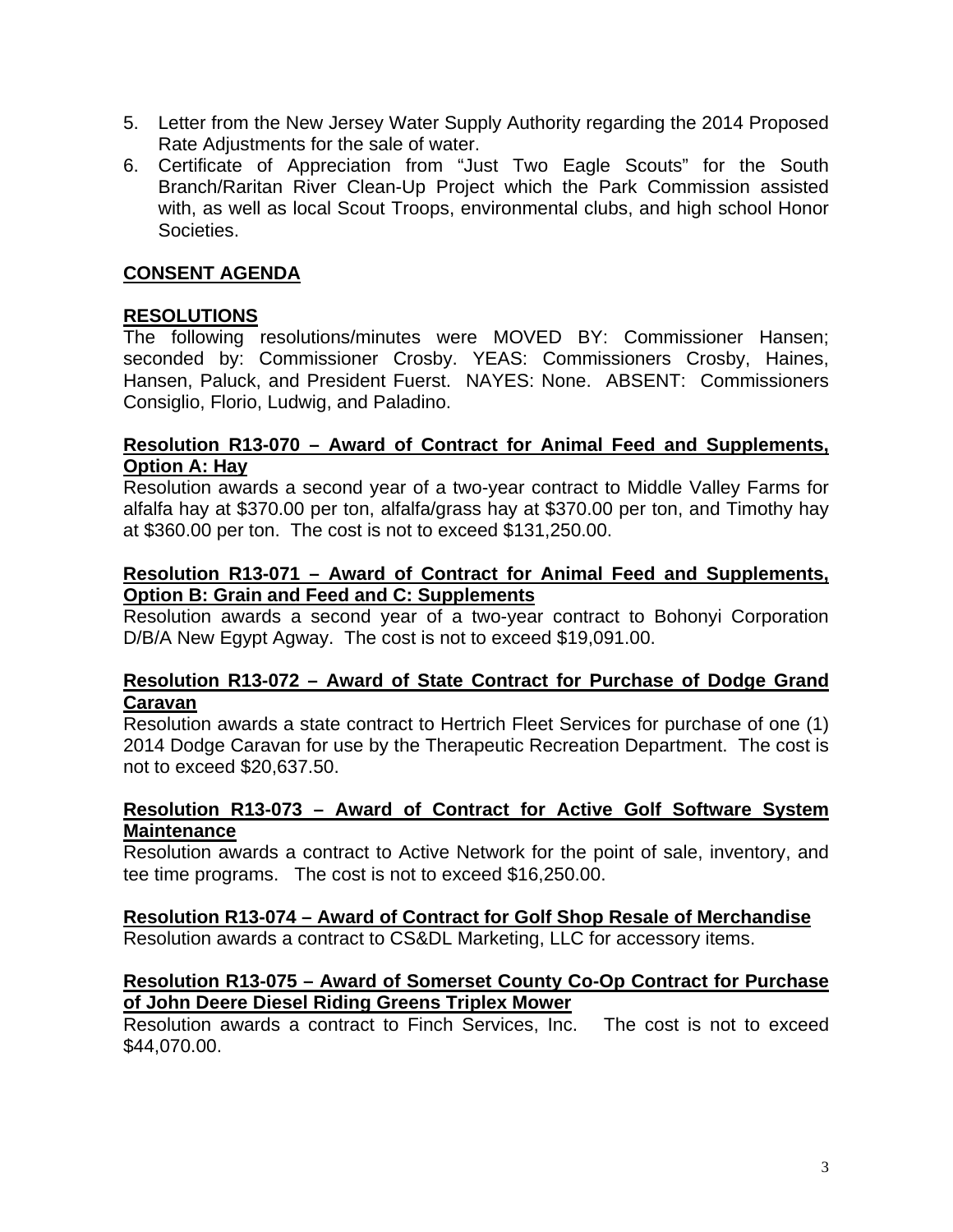# **Resolution R13-076 – Licensing of Farming Rights to Four (4) Parcels**

Resolution awards a farming license to John Yablonosky (\$1,952.00/year) for the Rezem Parcel; Middlebush Farms, Inc. (\$475.50/year) for the Mettlers North Parcel; Beekman Homestead Farm, Inc. (\$502.00/year) for the Hillsborough Parcel; and Deer Run Farm, Inc. (\$600.00/year) and Derwood Farms (\$403.00/year) for the Milich North Parcel.

## **Resolution R13-077 – Award of Contract for Purchase and Installation of Fencing**

Resolution awards a Morris County Co-Op Contract to E. B. Fence, LLC for fencing at Skillman Park and the cost is not to exceed \$10,560.00.

## **COMMITTEE REPORTS**

#### **FINANCE/BUSINESS ADMINISTRATION**

A report was submitted for the month of August 2013.

Dan Livak, Deputy Director/Business Administration reported that revenue will never match the 2012 levels; however, it is currently slightly more than the five year average. To meet the projected revenue budget, the Park Commission must earn \$744,000.00 each month in revenue for the remainder of the year. All budget information has been distributed for preparation of the 2014 budget which is due in November.

Director Brown thanked Freeholder Walsh for setting up a meeting with the Freeholders to discuss the Commission's capital budget issues. Ray and Commissioner Florio will be working closely with the county during the upcoming 2014 budget process.

#### **HUMAN RESOURCES**

The Human Resources report for the month of August 2013 was submitted.

#### **LEISURE SERVICES**

The Leisure Services report for the month of August 2013 was submitted.

Cindie Sullivan, Deputy Director reported that the Summer Concert Series was a success with 5,000 to 6,000 people in attendance each week. One concert was rescheduled due to rain. Two cover bands; Tusk which played Fleetwood Mac music and B Street Band which played Bruce Springsteen music had great crowds. The Bayou Fest also attracted a large crowd, as did the Smithereens and Duprees. There have been 43 Park Commission signs ordered to replace old or stolen signs. Cindie thanked the Maintenance staff for their assistance with that project. Cindie had an opportunity to attend a meeting with the National Recreation and Park Association regarding issues and trends. Cindie thanked the Park Commissioners for the opportunity to attend the meeting. The impact on the budget with regards to the "Affordable Care Act"" will be discussed in the near future. The Essex Fox and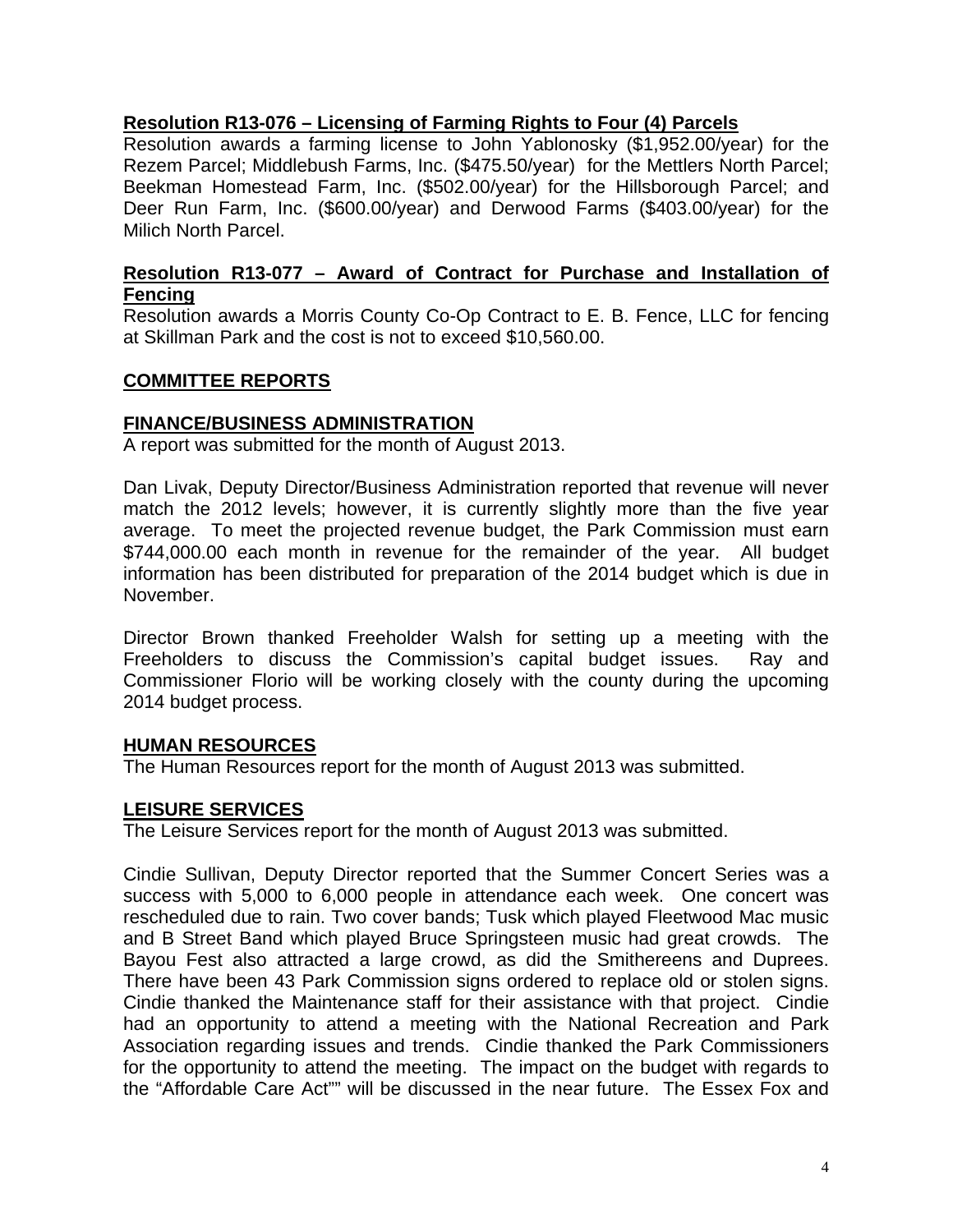Hound will be celebrating its 100<sup>th</sup> anniversary and will be holding an event at Natirar on October 13 from 10:00 to 4:00 p.m. They are anticipating 150 entries of horses that will perform a figure eight and mile long race. There will be activities for the kids including stick pony races. A fee will be charged to tailgate along the fence.

Dina Trunzo, Manager TR reported that TR staff is leaving Friday with a group of adults to the Poconos for a weekend at the Woodloch Resort. Dina thanked Karren Newman for lending her vehicle to the staff for the trip since the TR minivan is not reliable to use for long distance trips. Fall programs have begun and most classes are full with a waiting list. Staff is working on possibly adding classes, where possible, to accommodate those on the waiting list. The sensory, friendly Pictures with Santa program will be held again this year. There will be two sessions. The Park Foundation has given Therapeutic Recreation additional money for the purchase of a new refrigerator, camera, kitchen supplies, and other supplies. Dina thanked the Park Foundation for its support.

Karren Newman, Manager, Recreation reported that Rally Ball has begun at Green Knoll Tennis Center for children ages five to ten. The putting green and paddle boats are open weekends only. Fall Yoga began with 35 people in the beginner class and 30 in the advanced class. A USTA sanctioned tournament will be held at the Green Knoll Tennis Center on October 4, 5, and 6 with the Breakfast of Champions being held on October 5. A memorial will be held on the tennis court to honor the person who passed away on the tennis court this summer. There are 60 people registered. Mischief Night Madness will be held at Colonial Park Putting Course on October 25, Turkey Trot will be held on November 16, and fall bocce will be held on Thursday mornings from 10:00 to 12:00.

Kurt Bender, Acting Manager Environmental Science reported that the County Caper concluded with 33 registered teams and the County Caper Accelerated with 27 registered teams, both record registrations for this event. This was the fifth year for County Caper event and fourth year for the adult Caper Accelerated event. Staff has begun preparing for the 2014 County Caper. The fall public programs have been filling up with most registration being done through the internet. The 1770's event will be held on October 6, and staff is preparing for the Halloween Night Walk on October 18 and the day walk on October 19.

Marge Margentino, Manager Stable reported that Rebel is very popular with his picture on the front page of three newspapers. Rebel's special event brought in approximately 900 people and 300 items of food for the food bank which Rebel presented to Freeholder Walsh. The fall junior classes are full and staff is looking to add more classes. The adult classes still have spots available. The Academy of St. Elizabeth will be returning this year for the equestrian beginner to advanced classes which are full. The "Salute to Horse Power" classic car and motorcycle show is scheduled for October 13 and the response for displaying cars and motorcycles has been great. The Fall Nature Trail Ride is scheduled for September 22.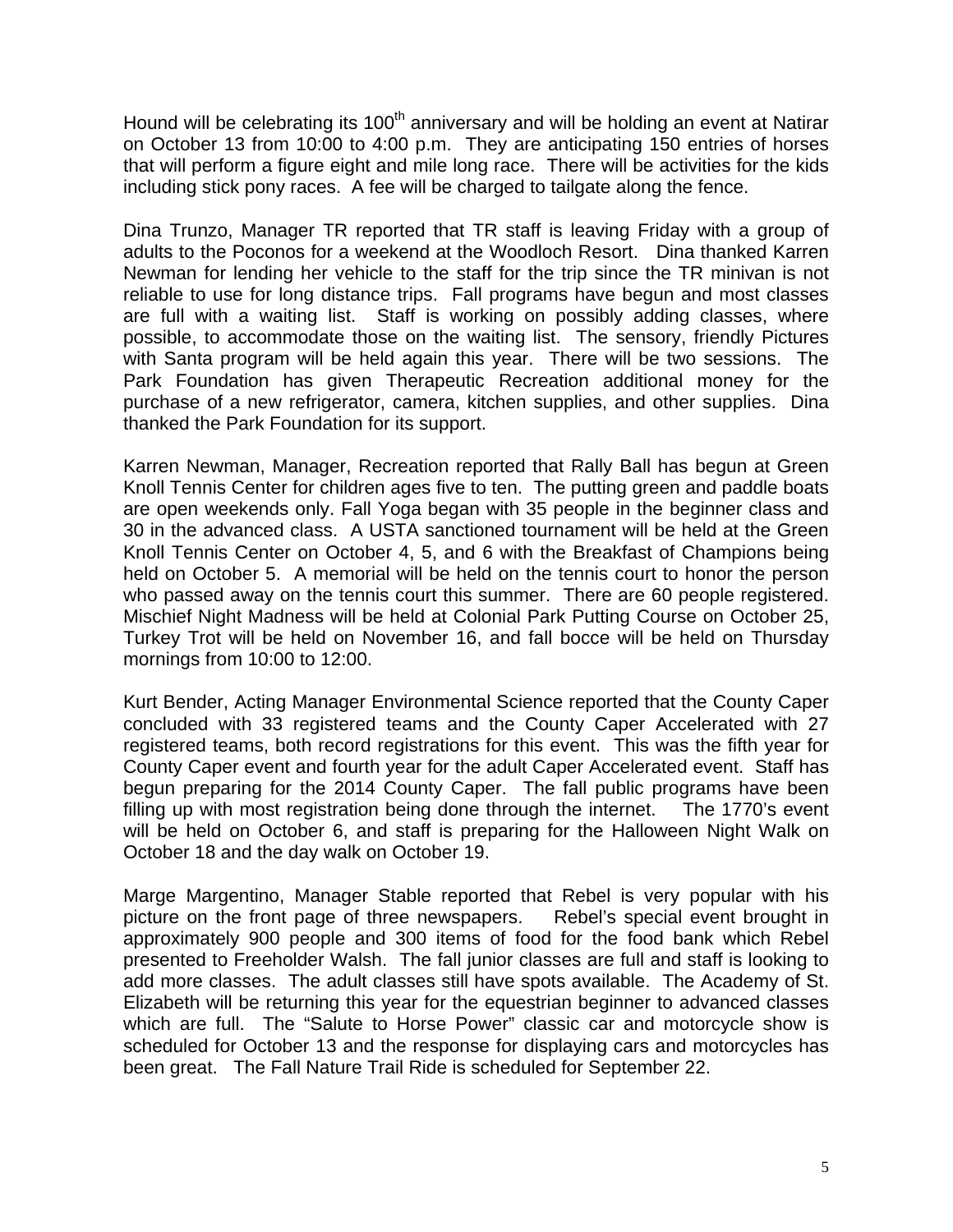# **GOLF MANAGEMENT**

Commissioner Paluck, Chair of the Committee, submitted a report for the month of August 2013.

Darrell Marcinek, Director of Golf Maintenance reported that fall aeration has begun and Neshanic Valley's greens were completed in late August and have since healed. The other courses will be completed in October. The Neshanic Valley fairways and tees will be done in late October.

Bob Ransone, Deputy Director Golf Management reported that the Club Championships were completed in August. The County Championship was 72 holes of golf and the final rounds will be played on September 21. Neshanic Valley and Warrenbrook Golf Courses appeared in a book of 50 most beautiful holes in New Jersey. Neshanic Valley had holes selected in all three categories; par three's, par four's, and par five's. Warrenbrook Golf Course had hole 17 selected for the par four. The tenth anniversary of Neshanic Valley's opening will be in September 2014. Staff is planning an event for next year to celebrate.

#### **INFORMATION MANAGEMENT**

Commissioner Hansen, Chair of the Committee, submitted a report for the month of August 2013.

## **IT Presentation**

Commissioner Hansen briefed the Commissioners on the status of the planned new IT renovations within the Park Commission. The present infrastructure is outdated and not working satisfactorily. The Park Commission has 16 to 18 locations throughout the County. Virtually all communication lines need to be upgraded. In 2012 some infrastructural upgrades were made at the cost of \$100,000.00. These were internal renovations made within headquarters only. In the past, AT&T and Verizon used copper connections, which due to age, are now failing. It has taken two years to get the bid specs in a format acceptable to County Procurement. Fortunately, bids are now due on October 10 and the vendor selection will be done by November 14. It is anticipated that installation will take six to nine months. This new system is expected to enhance communications and to finally address the numerous connectivity issues plaguing the Commission. A comprehensive assessment was undertaken and the results were that it will cost \$130,000.00 to address the commission's IT issues. ePlus will be handling the project. It will take approximately three to six months for installation and the configuration will be done off-line. This major initiative will result in fewer breakdowns, communication will be reliable, and the telephone capability will be expanded. It will also include having a voice over system. The system renovations are also planned to permit growth over the next ten years.

Director Brown commented that this is long overdue and that he hears complaints about the current system every day. Ray thanked Commissioner Hansen for his personal commitment to this huge undertaking.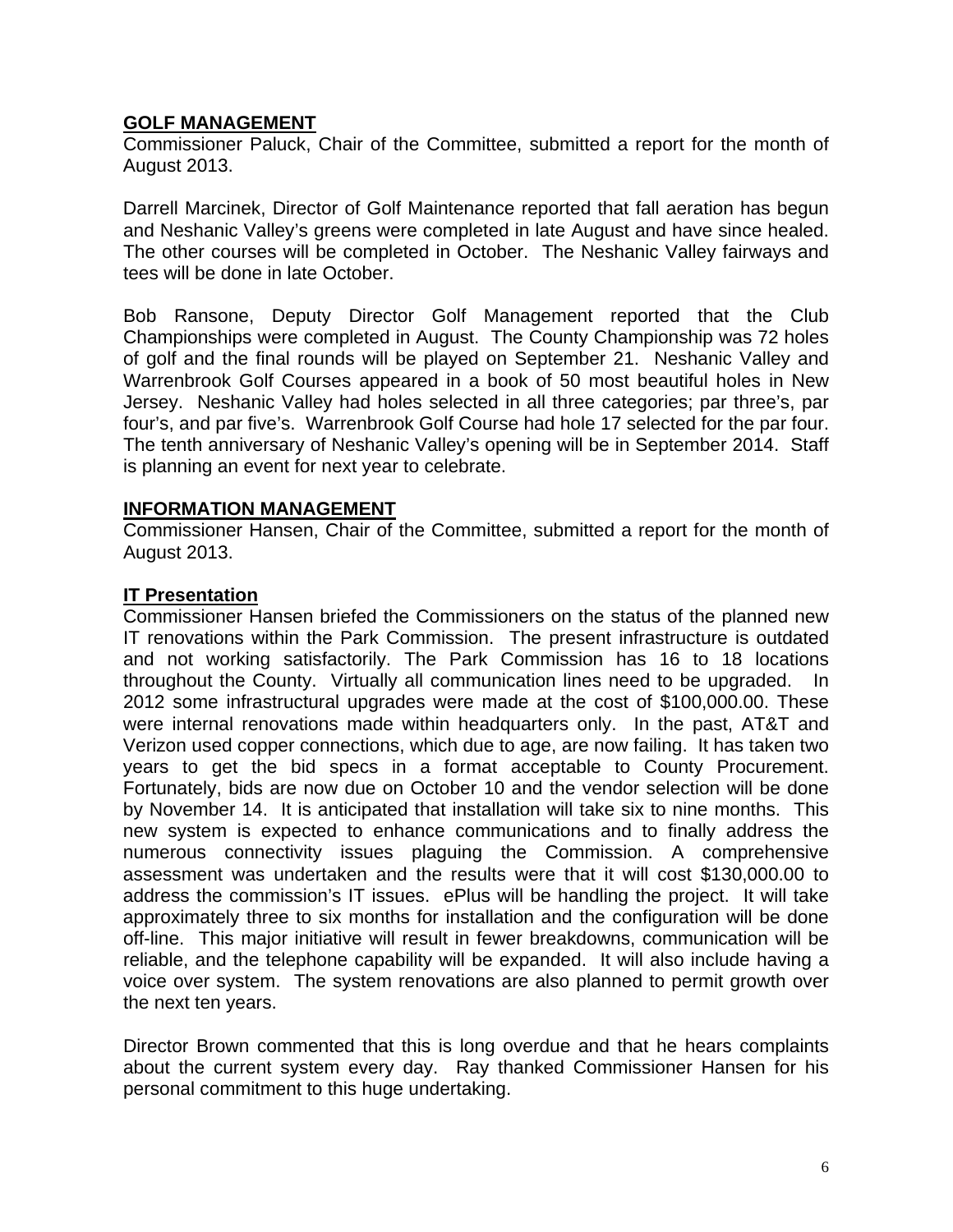# **VISITOR SERVICES**

Commission Crosby, Chair of the Committee, submitted a report for the month of August 2013.

Dave Dendler, Manager, Park Rangers reported that two Park Rangers have been hired and began on September 16. The Hawk Watch began on September 1 and Dave is working with local towns on the deer management programs.

## **PROPERTY MANAGEMENT**

Commissioner Crosby, Chair of the Committee, submitted a report for the month of August 2013.

Don Korbobo, Property Management Coordinator reported that each farmer won their bid for the farm parcels they had been farming previously. The revenue for January 2014 for 32 farm parcels, 1,589 acres, will be \$58,080.00 and for 13 hunting parcels, 1,680 acres, will be \$120,737.00 for total revenue of \$178,817.00.

# **PLANNING AND LAND ACQUISITION**

Commissioner Haines, Chair of the Committee, submitted a report for the month of August 2013.

Tom Boccino, Parks Section Principal Planner, Land Acquisition reported that he has been working with the consultant for the design on the one mile greenway bikeway from Bridge Street to Orlando Drive. Tom submitted a grant application for the onethird mile trail into Orlando Drive from the end of the bikeway currently being designed. Raritan Borough is working on a Redevelopment Plan for the Orlando Drive corridor which will incorporate the County's bikeway. The County is coordinating the bikeway development with Raritan Borough. A grant application was submitted to the New Jersey Wetlands Mitigation Council for the restoration of the former Sylvan Lake area in Skillman Park.

## **CAPITAL FACILIITES – CONSTRUCTION and ENGINEERING**

The Capital Facilities, Construction, and Engineering report for the month of August 2013 was submitted.

Brian Mundhenk, Park Section Engineer reported that the Buck Garden pond dredging and dam repairs will begin in October. The Ross farm driveway widening contract has been awarded and will begin in October. The Colonial Park Pine Grove pavilion construction will begin soon. The Green Knoll Tennis Center restroom replacement will be bid in mid-October and the bridge replacement bid will begin in November.

## **PARK MAINTENANCE & HORTICULTURE**

The Park Maintenance and Horticulture report for the month of August 2013 was submitted.